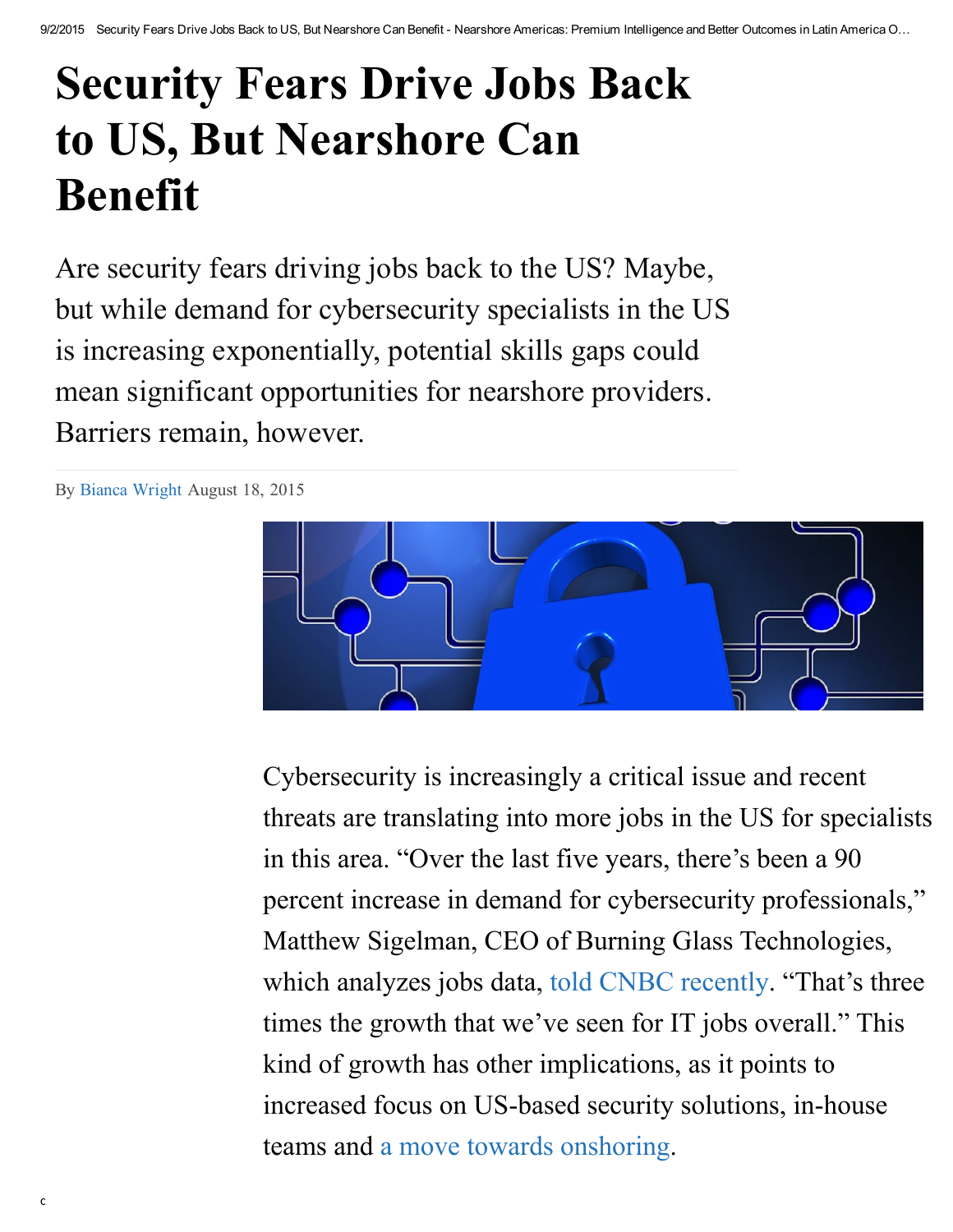While statistics on reshoring — the practice of bringing previously outsourced functions back to the country or company — are in short supply, there have been indications of growing interest in moving IT back to the [organisation](http://ww2.cfo.com/operations/2015/05/u-s-firms-eyeing-benefits-onshoring/) or at least closer to home, with large companies like General Motors and [AstraZeneca](http://www.nearshoreamericas.com/caused-gm-shift-offshoring-onshoring/) leading the way. Although security fears have not been chief among reasons cited for these moves, the need for greater control over data has been mentioned. Increased risk of [cyberthreats](http://ww2.cfo.com/operations/2015/05/u-s-firms-eyeing-benefits-onshoring/) could reasonably account for reticence towards outsourcing of any kind.

Graham Speake, vice president and chief product architect at [NexDefense,](http://www.nexdefense.com/) explained that the proliferation of the cybersecurity threat landscape has caused the corporate governance of industrial organizations to rethink their strategies for combatting unprecedented levels of risk. "Whereas the opportunity-cost of outsourcing many cybersecurity jobs was once favorable, the 'new normal' that is comprised of frequent and sophisticated attacks has all but mandated the need for in-house experts capable of responding to events 24/7, " he said.

### Keeping It Close to Home

 $\mathbf{C}$ 

It makes sense in this context to keep the cybersecurity specialists close, and to ensure greater control over data. Cyber threats are likely to increase, and the need for secure solutions is unlikely to diminish.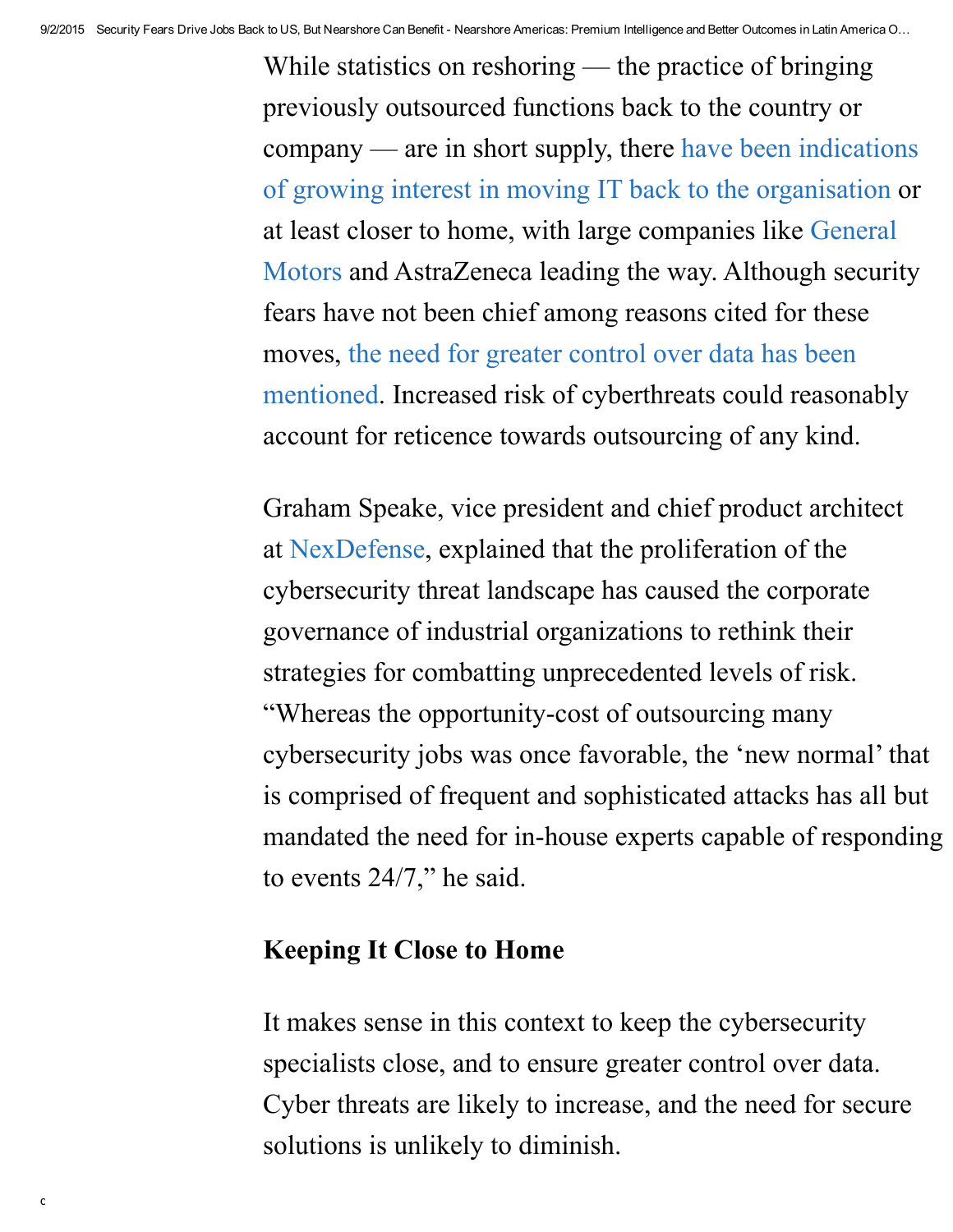Speake said that there are two main drivers of the jobs moving back to the US:

- The proliferation of the threat landscape: Today's cyber threats are advanced and sophisticated; and defending proprietary assets requires highly-skilled workers and innovative technologies.
- CEOs and board members are beginning to see the financial impacts of not investing in cybersecurity in the past, so they are allocating larger budgets to boost their mitigation and response strategies.

Alan Berman, President of DRI [International](https://www.linkedin.com/company/dri-international) (Disaster Recovery Institute), added: "With the proliferation of high visibility cyber security breaches, it is no wonder that the demand in the market place for trained cyber security professionals is increasing at an unprecedented rate."

He explained that the demand is expected to increase the number of personnel to 6 million in the next three to four years. Organizations are expecting that there will be a shortfall of more than one million cyberwarriors to meet this demand.

This is backed up by Burning Glass Technologies' survey, which found that the fastest increases in demand for cybersecurity workers "are in industries managing increasing volumes of consumer data such as Finance (+137% over the last five years), Health Care (+121%), and Retail Trade  $(+89\%)$ ."

 $\epsilon$ "With regulations now requiring that organizations not only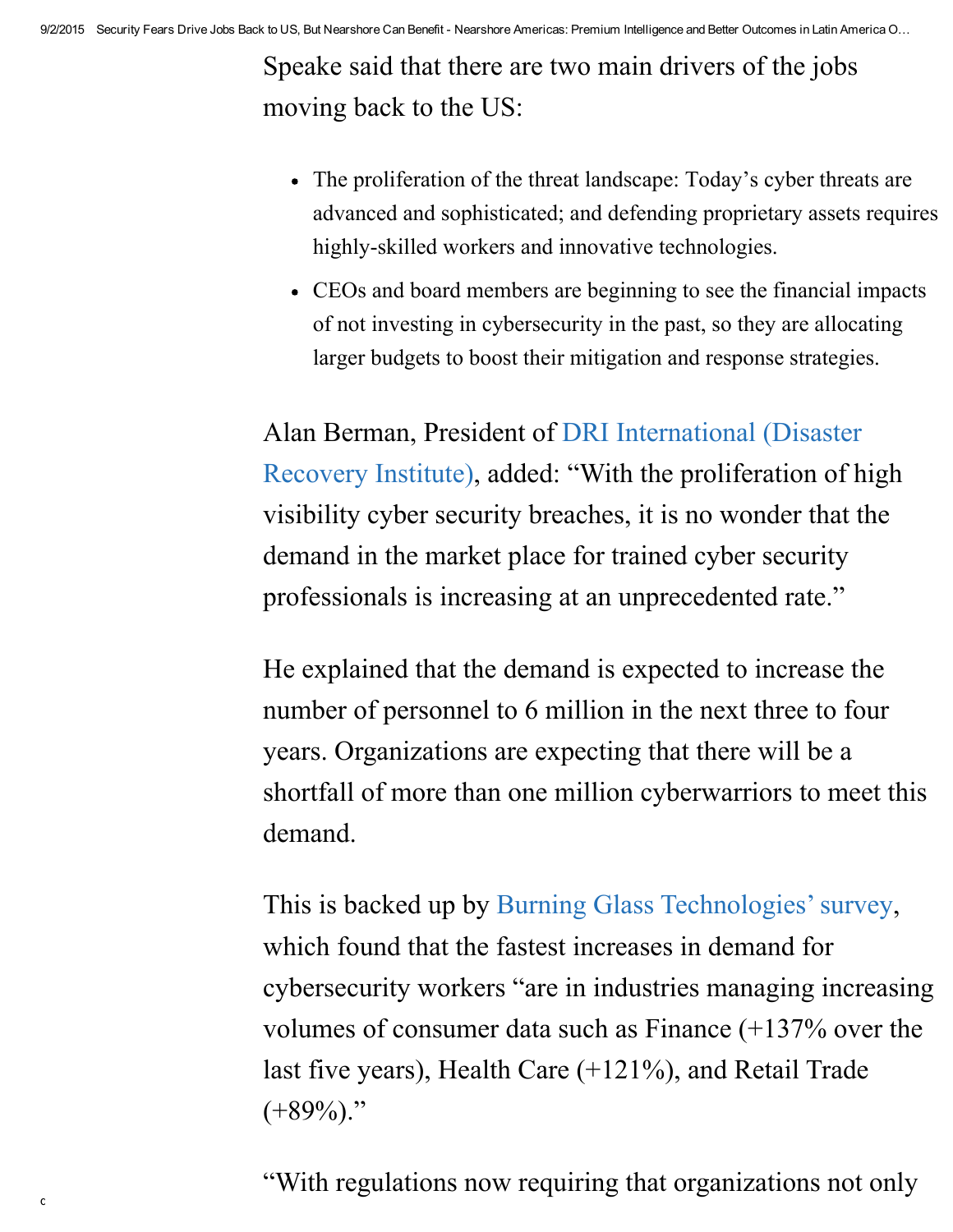demonstrate their own cyber security capabilities, but extending their responsibility to their vendors and suppliers, cybersecurity is a mandated requirement, " Berman warned. "Without this demonstrated protection, companies will find that they will not be considered for lucrative government and private sector contracts."

## US Skills Gap Means Opportunity For Nearshore

So where to look for that much-needed skill set? Dr. Rhonda Chicone, an expert in the IT security and software industry and faculty member at Kaplan University School of Business and Information [Technology,](http://www.kaplanuniversity.edu/business.aspx) explained that many organizations are starting to take a hard look at building their internal cybersecurity team/department due to all the highly publicized incidents.

"These incidents have made organizations aware of the cyber risks, " she said. While this is a positive thing, Chicone warned that the highest bidders (companies with a big security budget) are snatching the best and the brightest up. "We simply need more talent. I'm sure cyber security outsourcers are having a hard time finding the talent as well. It goes back to education and training, " she said.

#### Sign up for our Nearshore Americas newsletter:

Go

 $\epsilon$  cybersecurity professionals in the US is increasing, the It is not all bad news, though. While demand for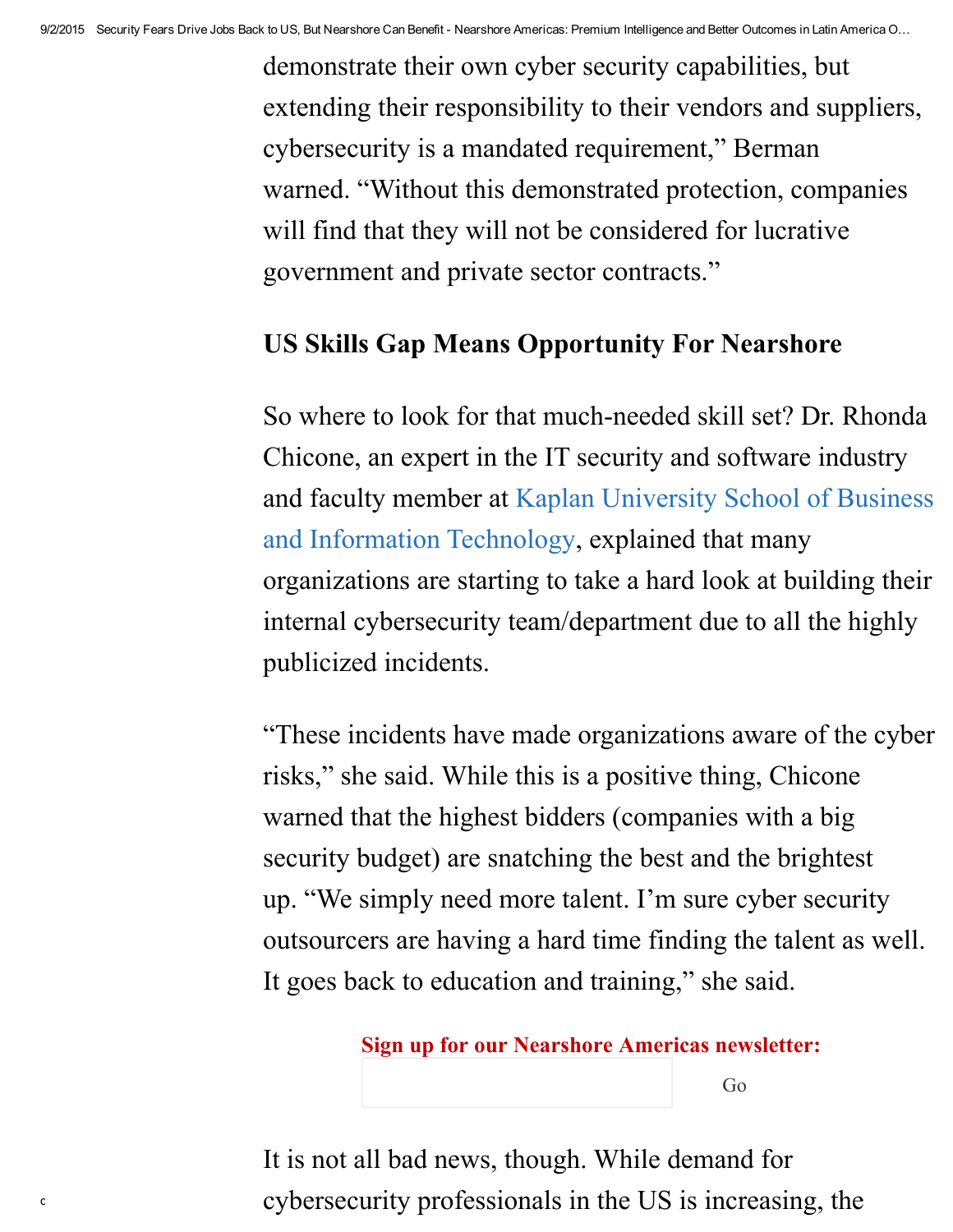nearshore can benefit from that increased demand as well. Chicone said that the serious skills gap problem when it comes to cybersecurity talent in the US could represent an opportunity to nearshore providers.

"The talent is very hard to find. Many organizations may be forced to outsource in the nearshore. Also, the cyber security outsourcers could capitalize on some cyber security challenges or opportunities, " she said, explaining that an example could be work force development by helping organizations with employee awareness and training programs. Another opportunity lies in helping firms lay the foundation for building an internal cyber security team/department.

## Perceptions Need Changing

Being in a similar time zone to the US, closer than rivals in India, China and the Philippines, and with greater cultural affinity, the nearshore is positioned to potentially address the demand for cybersecurity professionals. There are barriers, however.

Perceptions of unpreparedness in terms of the reality of cybersecurity issues could mean that US companies are not willing to risk outsourcing to the region. In a [recent](http://www.wilsonelser.com/news_and_insights/client_alerts/2185-boom_or_bust_cyber_security_and_data_breach_loss_in) post, Scott Sweeney, an attorney at Wilson Elser with experience in Latin America, wrote: "Most Latin American countries have done little in the way of enacting laws to dissuade cybercrime

 $\mathbf{C}$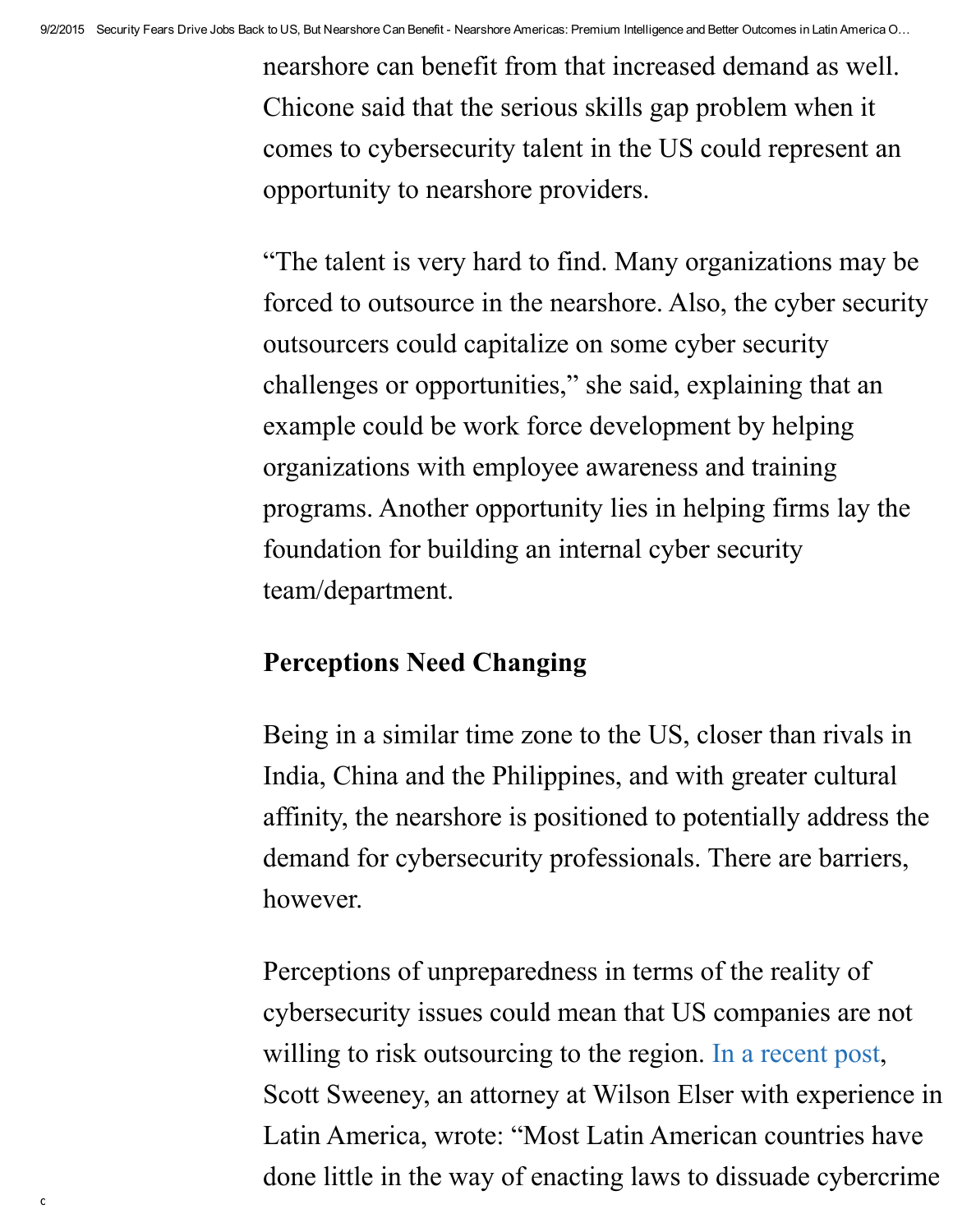either through governing and reporting requirements for those in possession of sensitive data or through more severe penalties for corresponding loss."

Vendors, [therefore,](http://www.nearshoreamericas.com/nearshore-vendors-allay-client-security-fears/) need to work with clients to assure them of the rigorous security measures in place and to minimize potential risk.

Domain knowledge combined with cybersecurity skills will increasingly be in demand. The Burning Glass Technologies report found that "the hardest-to-fill cybersecurity jobs call for financial skills, such as Accounting or knowledge of regulations associated with the Sarbanes-Oxley Act, alongside traditional networking and IT security skills. Because finance and IT skills are rarely trained for together, there is a skills gap for workers who meet the requirements of the 'hybrid jobs'."

Countries like [Uruguay](http://www.nearshoreamericas.com/city-profile-montevideo-finance-accounting-outsourcing-niche/) and [Colombia,](http://www.nearshoreamericas.com/medellins-free-bpo-training-tackles-fao-bilingualism-ecogold-mining/) which are positioning themselves in terms of their Finance and Accounting Outsourcing offerings could leverage this demand by upskilling candidates to meet the hybrid needs. Certification at the standard demanded by the US market will be required.

So while cybersecurity jobs are on the rise in the US, it does not necessarily translate into fewer opportunities in the nearshore – if the core barriers can be addressed and savvy vendors invest in the needed skills to meet growing demand.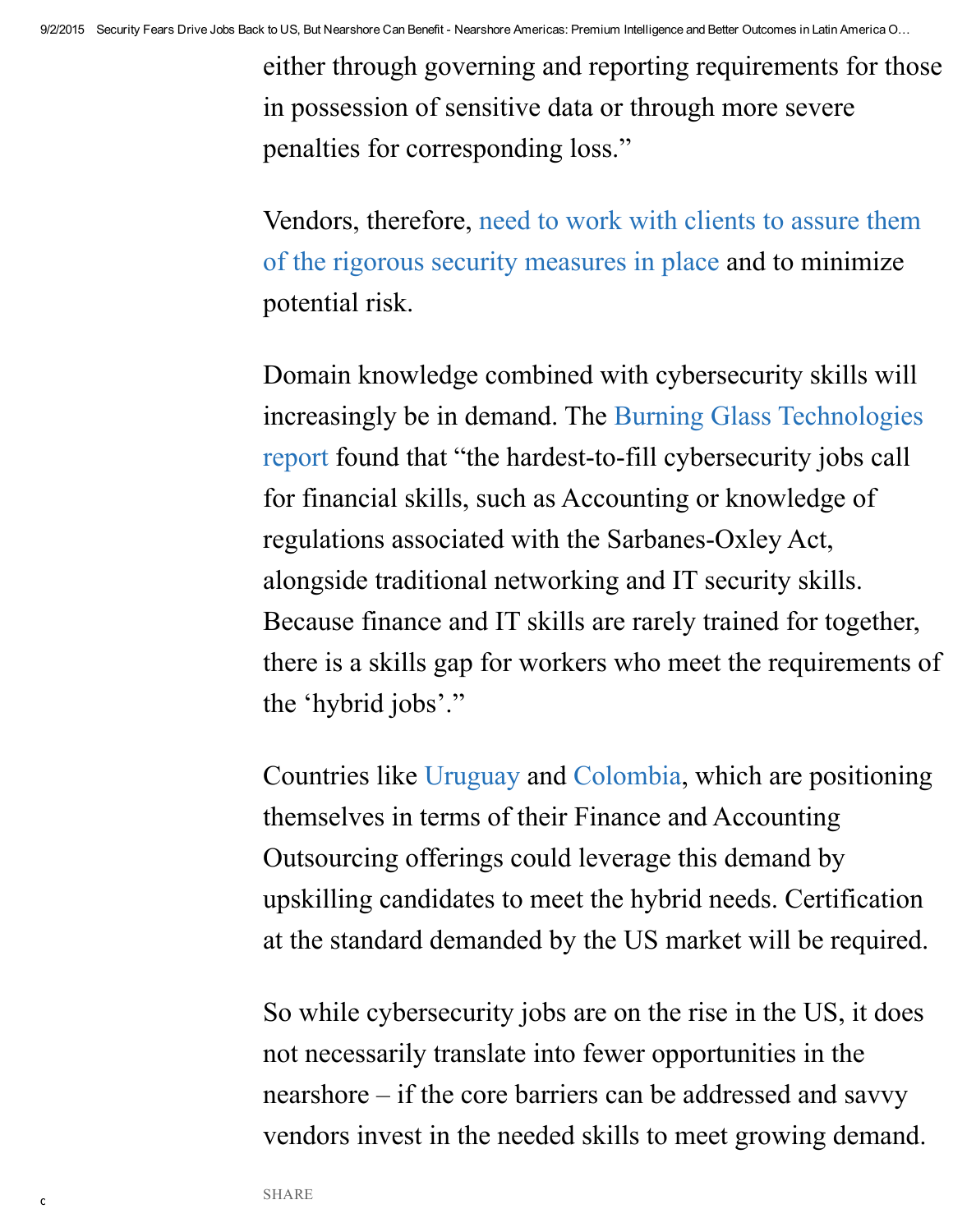

#### Bianca [Wright](http://www.nearshoreamericas.com/author/bianca/)

computorEdge. She holds a MPhil degree in Journalism from the University NSAM Managing Editor Bianca Wright has been published in a variety of magazines and online publications in the UK, the US and South Africa, including Global Telecoms Business, Office.com, SA Computer Magazine, M-Business, Discovery.com, Business Start-ups, Cosmopolitan and